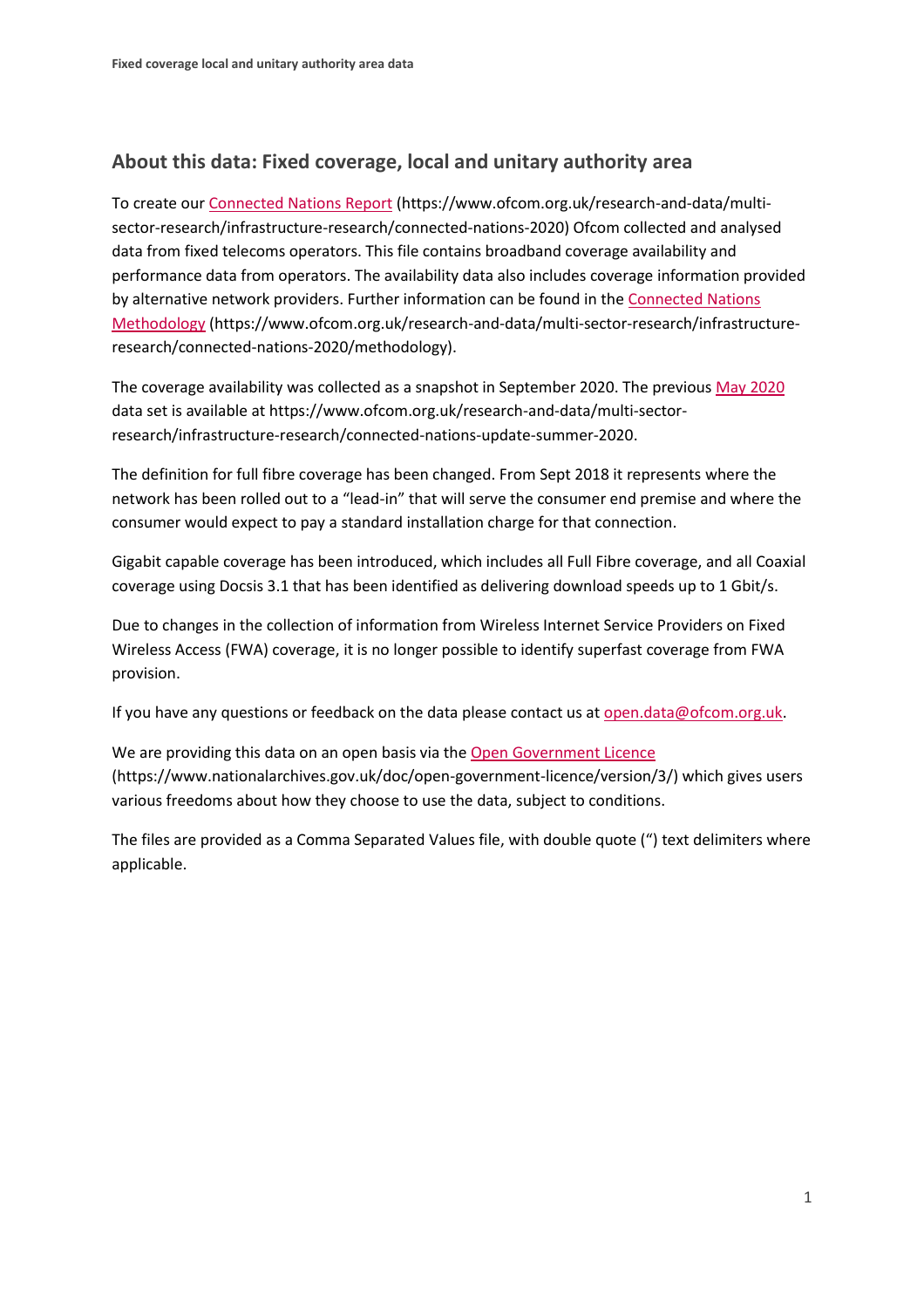## **Coverage availability**

File name: 202009\_fixed\_laua\_coverage\_r01.csv

Total records in file: 1 header row, 379 data rows

File size on disk: 76.0 KB (77,824 bytes)

**Coverage availability for residential premises**

File name: 202009\_fixed\_laua\_res\_coverage\_r01.csv

Total records in file: 1 header row, 379 data rows

File size on disk: 76.0 KB (77,824 bytes)

## **Column headers and what they represent:**

| <b>Current headers</b>            | <b>Note</b>                                                    |
|-----------------------------------|----------------------------------------------------------------|
| laua                              | Local and Unitary Authority Codes, such as                     |
|                                   | E07000114                                                      |
| laua_name                         | Local and Unitary Authority Names                              |
| All premises                      | Count of all premises, in scope, based on Ordnance Survey      |
|                                   | AddressBase® Premium Epoch 78                                  |
| All matched premises              | Count of all premises matched to operator records with a non-  |
|                                   | zero recorded coverage. Unmatched premises are unclassified    |
| SFBB availability (% premises)    | Percentage of premises that have Superfast Broadband           |
|                                   | (30Mbit/s or greater) coverage from fixed broadband            |
| UFBB (100Mbit/s) availability (%  | Percentage of premises that have Ultrafast Broadband           |
| premises)                         | (100Mbit/s or greater) coverage from fixed broadband           |
| UFBB availability (% premises)    | Percentage of premises that have Ultrafast Broadband           |
|                                   | (300Mbit/s or greater) coverage from fixed broadband           |
| Full Fibre availability (%        | Percentage of premises that have coverage from a Full Fibre    |
| premises)                         | service from fixed broadband                                   |
| Gigabit availability (% premises) | Percentage of premises that have Gigabit capable services from |
|                                   | fixed broadband                                                |
| % of premises unable to receive   | Percentage of premises that do not have access to services     |
| 2Mbit/s                           | above 2Mbit/s from fixed broadband                             |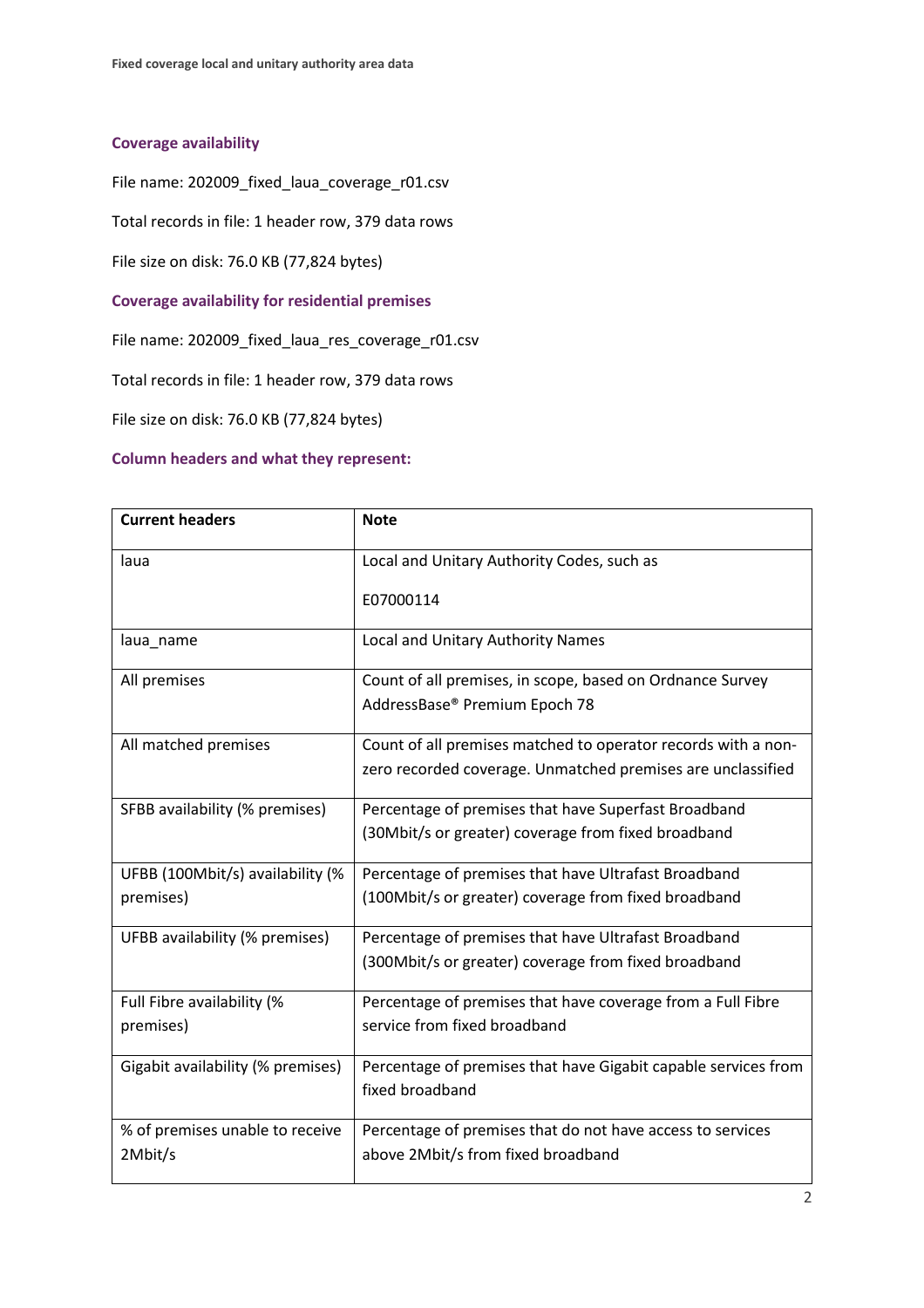| <b>Current headers</b>          | <b>Note</b>                                                  |
|---------------------------------|--------------------------------------------------------------|
|                                 |                                                              |
| % of premises unable to receive | Percentage of premises that do not have access to services   |
| 5Mbit/s                         | above 5Mbit/s from fixed broadband                           |
| % of premises unable to receive | Percentage of premises that do not have access to services   |
| 10Mbit/s                        | above 10Mbit/s from fixed broadband                          |
| % of premises unable to receive | Percentage of premises that do not have access to services   |
| 30Mbit/s                        | above 30Mbit/s from fixed broadband                          |
| % of premises below the USO     | Percentage of premises that do not have access to download   |
|                                 | speeds at or above 10Mbit/s and upload speeds at or above    |
|                                 | 1Mbit/s including non-matched records and zero predicted     |
|                                 | speeds from fixed broadband, WISPs and Mobile FWA            |
| % of premises with NGA          | Percentage of premises with Next Generation Access from      |
|                                 | fixed broadband                                              |
| % of premises able to receive   | Percentage of premises with Decent Broadband from WISPs      |
| decent broadband from FWA       |                                                              |
| % of premises able to receive   | Percentage of premises with Superfast Broadband (30Mbit/s or |
| <b>SFBB from FWA</b>            | above) from WISPs                                            |
| Number of premises with SFBB    | Number of premises that have Superfast Broadband (30Mbit/s   |
| availability                    | or greater) coverage from fixed broadband                    |
| Number of premises with UFBB    | Number of premises that have Ultrafast Broadband (100Mbit/s  |
| (100Mbit/s) availability        | or greater) coverage from fixed broadband                    |
| Number of premises with UFBB    | Number of premises that have Ultrafast Broadband (300Mbit/s  |
| availability                    | or greater) coverage from fixed broadband                    |
| Number of premises with Full    | Number of premises that have coverage from a Full Fibre      |
| Fibre availability              | service from fixed broadband                                 |
| Number of premises with         | Number of premises that have Gigabit capable services from   |
| Gigabit availability            | fixed broadband                                              |
| Number of premises unable to    | Number of premises that do not have access to services above |
| receive 2Mbit/s                 | 2Mbit/s from fixed broadband                                 |
| Number of premises unable to    | Number of premises that do not have access to services above |
| receive 5Mbit/s                 | 5Mbit/s from fixed broadband                                 |
| Number of premises unable to    | Number of premises that do not have access to services above |
| receive 10Mbit/s                | 10Mbit/s from fixed broadband                                |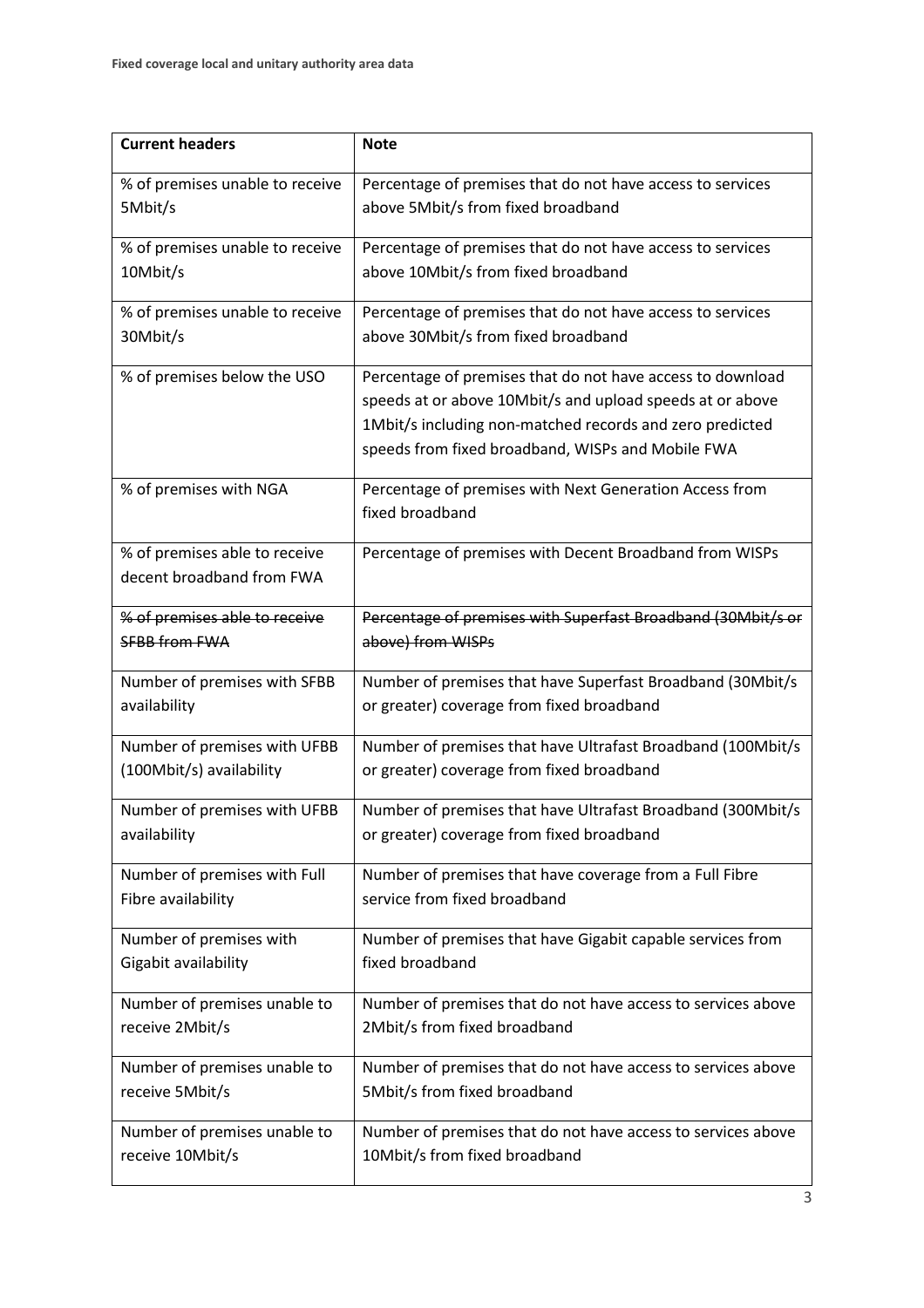| <b>Current headers</b>                                 | <b>Note</b>                                                                                                                                                                                                                          |
|--------------------------------------------------------|--------------------------------------------------------------------------------------------------------------------------------------------------------------------------------------------------------------------------------------|
| Number of premises unable to<br>receive 30Mbit/s       | Number of premises that do not have access to services above<br>30Mbit/s from fixed broadband                                                                                                                                        |
| Number of premises below the<br><b>USO</b>             | Number of premises that do not have access to download<br>speeds at or above 10Mbit/s and upload speeds at or above<br>1Mbit/s including non-matched records and zero predicted<br>speeds from fixed broadband, WISPs and Mobile FWA |
| Number of premises with NGA                            | Number of premises with Next Generation Access from fixed<br>broadband                                                                                                                                                               |
| Number of premises with<br>decent broadband from FWA   | Number of premises with Decent Broadband from WISPs                                                                                                                                                                                  |
| Number of premises with SFBB<br>from FWA               | Number of premises with Superfast Broadband (30Mbit/s or<br>above) from WISPs                                                                                                                                                        |
| Number of premises with<br>30<300Mbit/s download speed | From fixed broadband                                                                                                                                                                                                                 |
| Number of premises with<br>>=300Mbit/s download speed  | From fixed broadband                                                                                                                                                                                                                 |
| Number of premises with<br>0<2Mbit/s download speed    | From fixed broadband                                                                                                                                                                                                                 |
| Number of premises with<br>2<5Mbit/s download speed    | From fixed broadband                                                                                                                                                                                                                 |
| Number of premises with<br>5<10Mbit/s download speed   | From fixed broadband                                                                                                                                                                                                                 |
| Number of premises with<br>10<30Mbit/s download speed  | From fixed broadband                                                                                                                                                                                                                 |
| % of premises with<br>30<300Mbit/s download speed      | From fixed broadband                                                                                                                                                                                                                 |
| % of premises with<br>>=300Mbit/s download speed       | From fixed broadband                                                                                                                                                                                                                 |
| % of premises with 0<2Mbit/s<br>download speed         | From fixed broadband                                                                                                                                                                                                                 |
| % of premises with 2<5Mbit/s<br>download speed         | From fixed broadband                                                                                                                                                                                                                 |